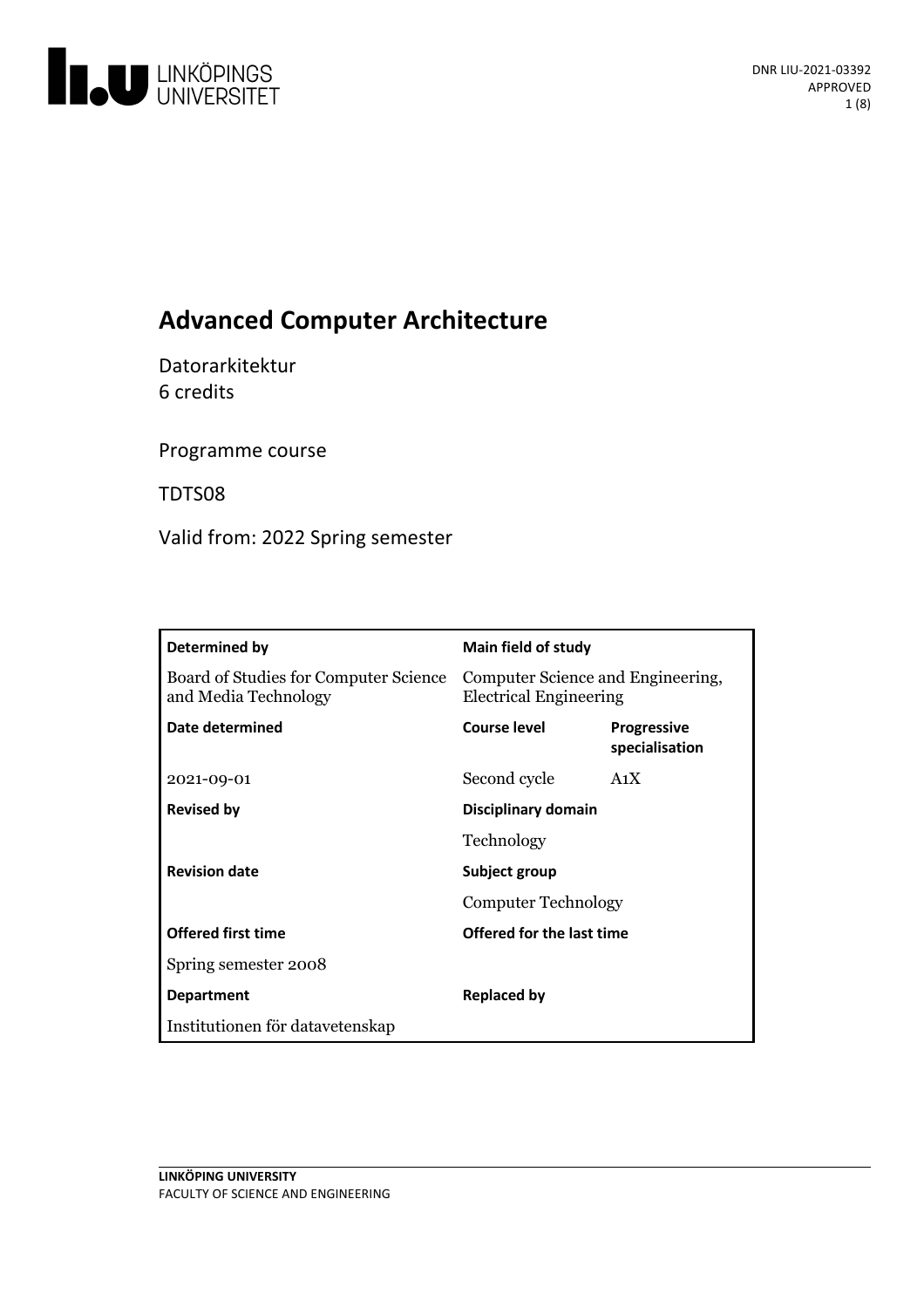# Course offered for

- Master of Science in Computer Science and Engineering
- Master of Science in Applied Physics and Electrical Engineering
- Master of Science in Applied Physics and Electrical Engineering International
- Master of Science in Information Technology
- Master's Programme in Electronics Engineering
- Master's Programme in Computer Science
- Master of Science in Computer Science and Software Engineering

## Prerequisites

Computer Hardware and Architecture

## Intended learning outcomes

After the course, students should be able to

\* understand how modern computer systems work internally

\* describe advanced concepts and principles of computer architecture and organization

\* describe methods to improve the performance of current microprocessors and parallel systems

\* analyze a computer to extract its basic architectural features

\* describe how computer components can be used to efficiently accomplish computation tasks

## Course content

Instruction set, memory management and hierarchy, input/output and buses, pipelining techniques, branch prediction, RISC architectures, VLIW architectures and specific compiling techniques, superscalar architectures, out of order execution, parallel architectures and multiprocessors.

# Teaching and working methods

The course is organized as a set of lectures and laboratory exercises.

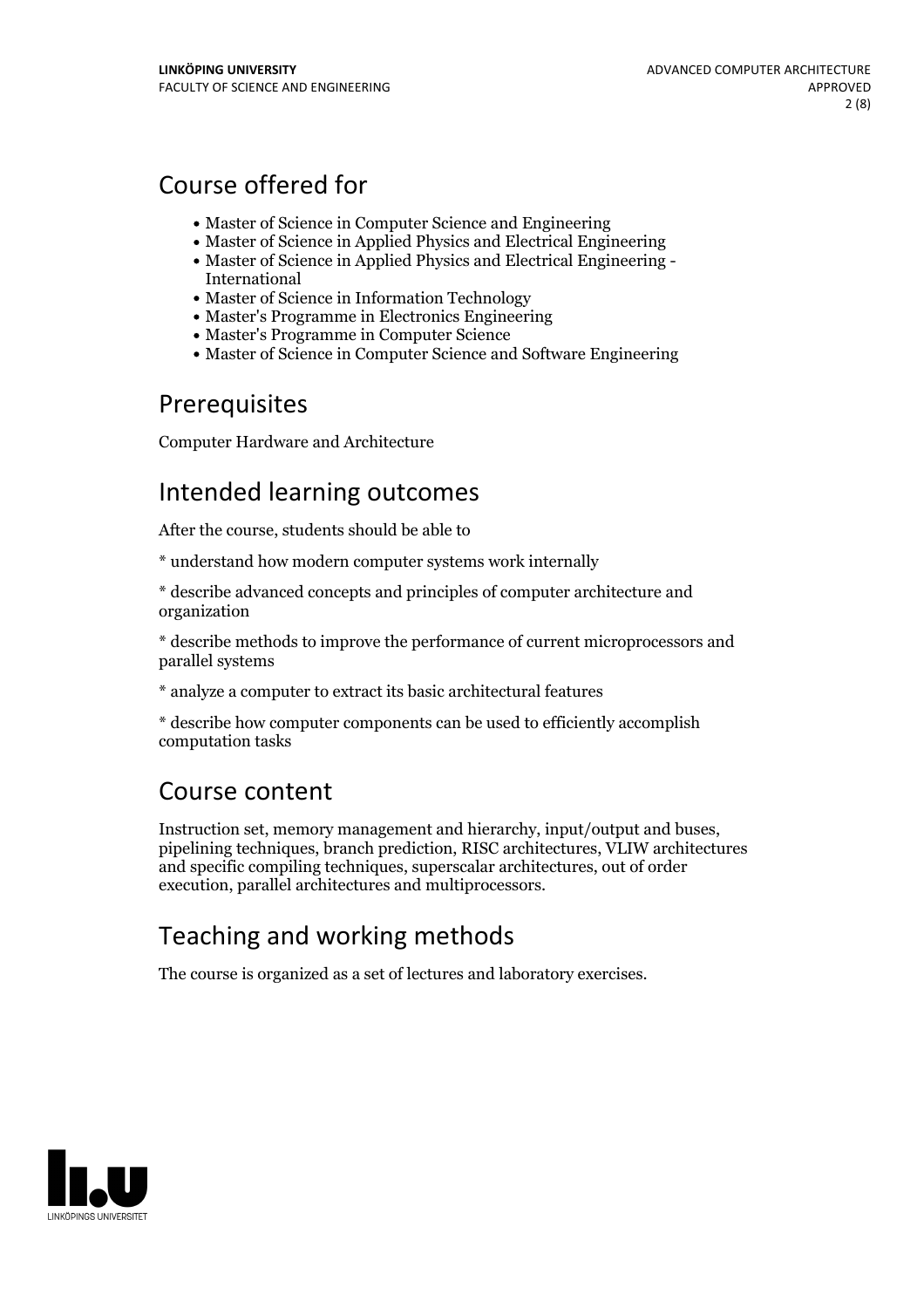## Examination

| TEN1 | Written examination | 4 credits | U, 3, 4, 5 |
|------|---------------------|-----------|------------|
| LAB1 | Laboratory work     | 2 credits | U.G        |

## Grades

Four-grade scale, LiU, U, 3, 4, 5

## Other information

### **About teaching and examination language**

The teaching language is presented in the Overview tab for each course. The examination language relates to the teaching language as follows:

- If teaching language is "Swedish", the course as a whole could be given in Swedish, or partly in English. Examination language is Swedish, but parts
- of the examination can be in English. If teaching language is "English", the course as <sup>a</sup> whole is taught in English. Examination language is English. If teaching language is "Swedish/English", the course as <sup>a</sup> whole will be
- taught in English if students without prior knowledge of the Swedish language participate. Examination language is Swedish or English depending on teaching language.

### **Other**

The course is conducted in a manner where both men's and women's experience and knowledge are made visible and developed.

The planning and implementation of a course should correspond to the course syllabus. The course evaluation should therefore be conducted with the course syllabus as a starting point.

If special circumstances prevail, the vice-chancellor may in a special decision specify the preconditions for temporary deviations from this course syllabus, and delegate the right to take such decisions.

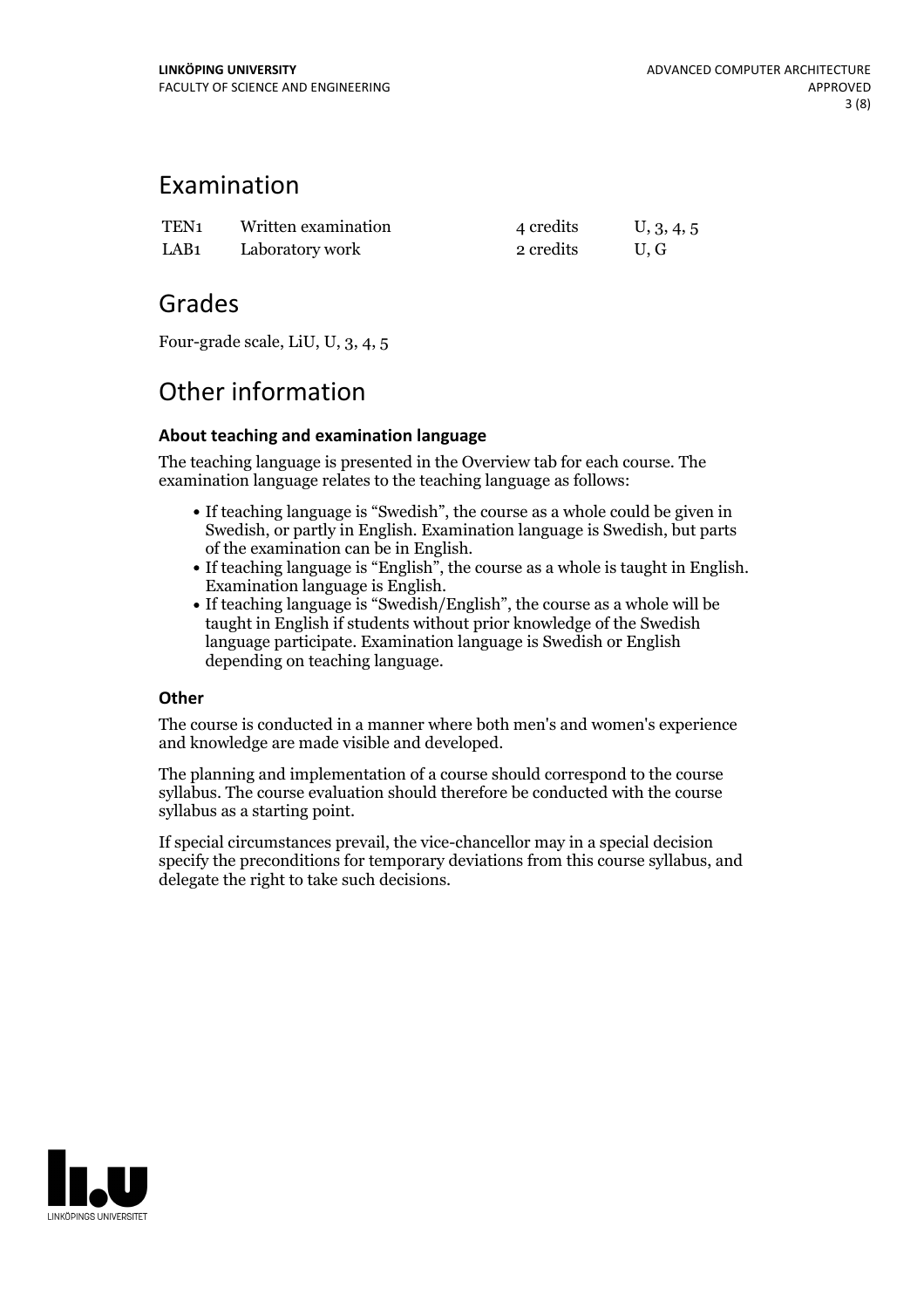## **Common rules**

### Course syllabus

A syllabus must be established for each course. The syllabus specifies the aim and contents of the course, and the prior knowledge that a student must have in order to be able to benefit from the course.

## Timetabling

Courses are timetabled after a decision has been made for this course concerning its assignment to a timetable module.

### Interruption in and deregistration from a course

The LiU decision, Guidelines concerning confirmation of participation in education (Dnr LiU-2020-02256), states that interruptions in study are to be recorded in Ladok. Thus, all students who do not participate in a course for which they have registered must record the interruption, such that the registration on the course can be removed. Deregistration from or interrupting a course is carried out using <sup>a</sup> web-based form: https://www.lith.liu.se/for- [studenter/kurskomplettering?l=en.](https://www.lith.liu.se/for-studenter/kurskomplettering?l=en)

## Cancelled courses and changes to the course syllabus

Courses with few participants (fewer than 10) may be cancelled or organised in a manner that differs from that stated in the course syllabus. The Dean is to deliberate and decide whether a course is to be cancelled or changed from the course syllabus.

## Guidelines relating to examinations and examiners

For details, see Guidelines for education and examination for first-cycle and second-cycle education at Linköping University, Dnr LiU-2020-04501 [\(http://styrdokument.liu.se/Regelsamling/VisaBeslut/917592\)](http://styrdokument.liu.se/Regelsamling/VisaBeslut/917592).

An examiner must be employed as a teacher at LiU according to the LiU Regulations for Appointments, Dnr LiU-2021-01204 [\(https://styrdokument.liu.se/Regelsamling/VisaBeslut/622784](https://styrdokument.liu.se/Regelsamling/VisaBeslut/622784)). For courses in second-cycle, the following teachers can be appointed as examiner: Professor (including Adjunct and Visiting Professor), Associate Professor (including Adjunct), Senior Lecturer (including Adjunct and Visiting Senior Lecturer), Research Fellow, or Postdoc. For courses in first-cycle, Assistant Lecturer (including Adjunct and Visiting Assistant Lecturer) can also be appointed as examiner in addition to those listed for second-cycle courses. In exceptional cases, a Part-time Lecturer can also be appointed as an examiner at both first- and second cycle, see Delegation of authority for the Board of Faculty of Science and Engineering.

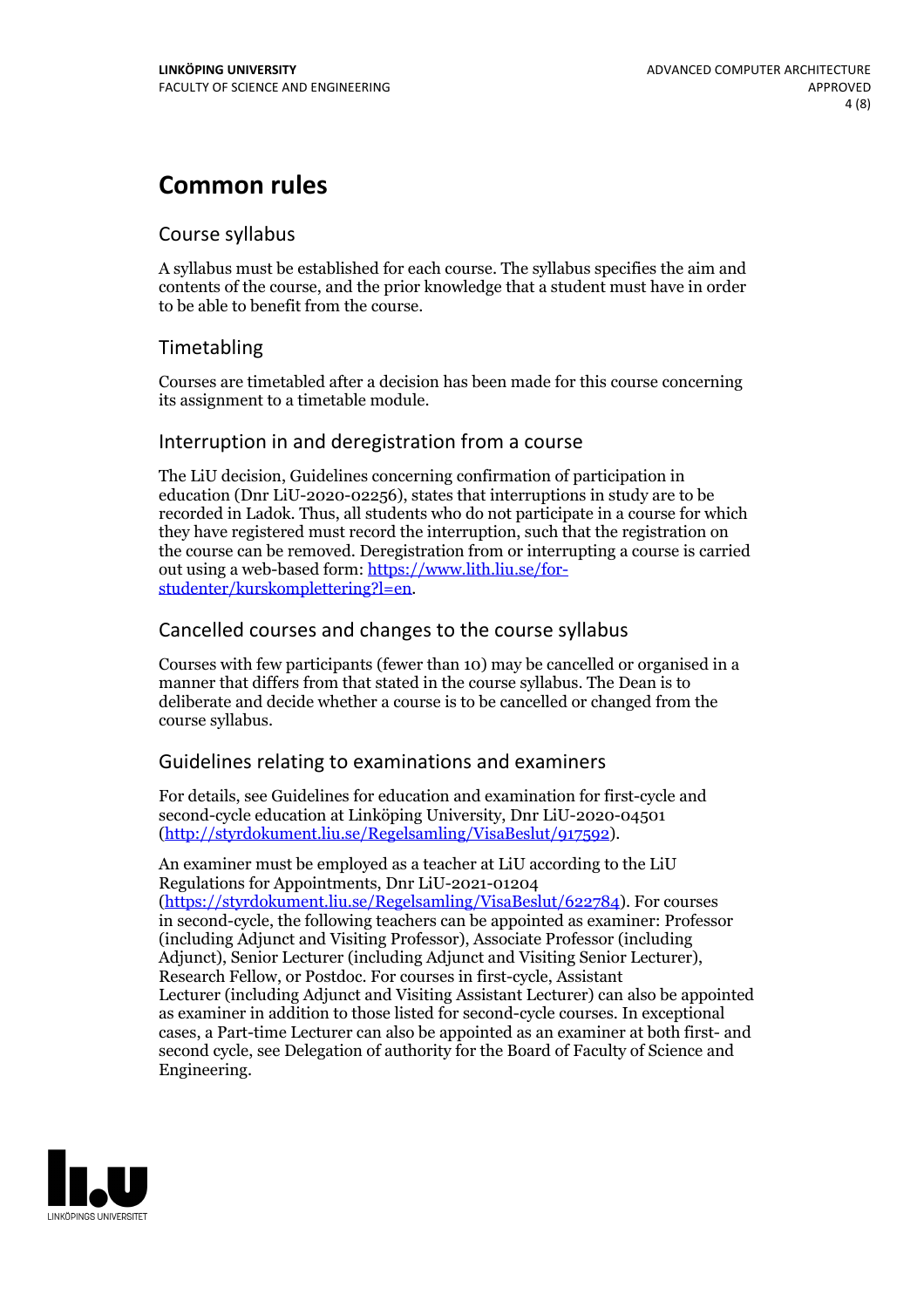## Forms of examination

#### **Principles for examination**

Written and oral examinations and digital and computer-based examinations are held at least three times a year: once immediately after the end of the course, once in August, and once (usually) in one of the re-examination periods. Examinations held at other times are to follow a decision of the faculty programme board.

Principles for examination scheduling for courses that follow the study periods:

- courses given in VT1 are examined for the first time in March, with re-examination in June and August
- courses given in VT2 are examined for the first time in May, with re-examination in August and October
- courses given in HT1 are examined for the first time in October, with re-examination in January and August
- courses given in HT2 are examined for the first time in January, with re-examination in March and in August.

The examination schedule is based on the structure of timetable modules, but there may be deviations from this, mainly in the case of courses that are studied and examined for several programmes and in lower grades (i.e. 1 and 2).

Examinations for courses that the faculty programme board has decided are to be held in alternate years are held three times during the school year in which the course is given according to the principles stated above.

Examinations for courses that are cancelled orrescheduled such that they are not given in one or several years are held three times during the year that immediately follows the course, with examination scheduling that corresponds to the scheduling that was in force before the course was cancelled or rescheduled.

When a course, or a written examination (TEN, DIT, DAT), is given for the last time, the regular examination and two re-examinations will be offered. Thereafter, examinations are phased out by offering three examinations during the following academic year at the same times as the examinations in any substitute course. If there is no substitute course, three examinations will be offered during re- examination periods during the following academic year. Other examination times are decided by the faculty programme board. In all cases above, the examination is also offered one more time during the academic year after the following, unless the faculty programme board decides otherwise. In total, 6 re-examinations are offered, of which 2 are regular re-examinations. In the examination registration system, the examinations given for the penultimate time and the last time are denoted.

If a course is given during several periods of the year (for programmes, or on different occasions for different programmes) the faculty programme board or boards determine together the scheduling and frequency of re-examination occasions.

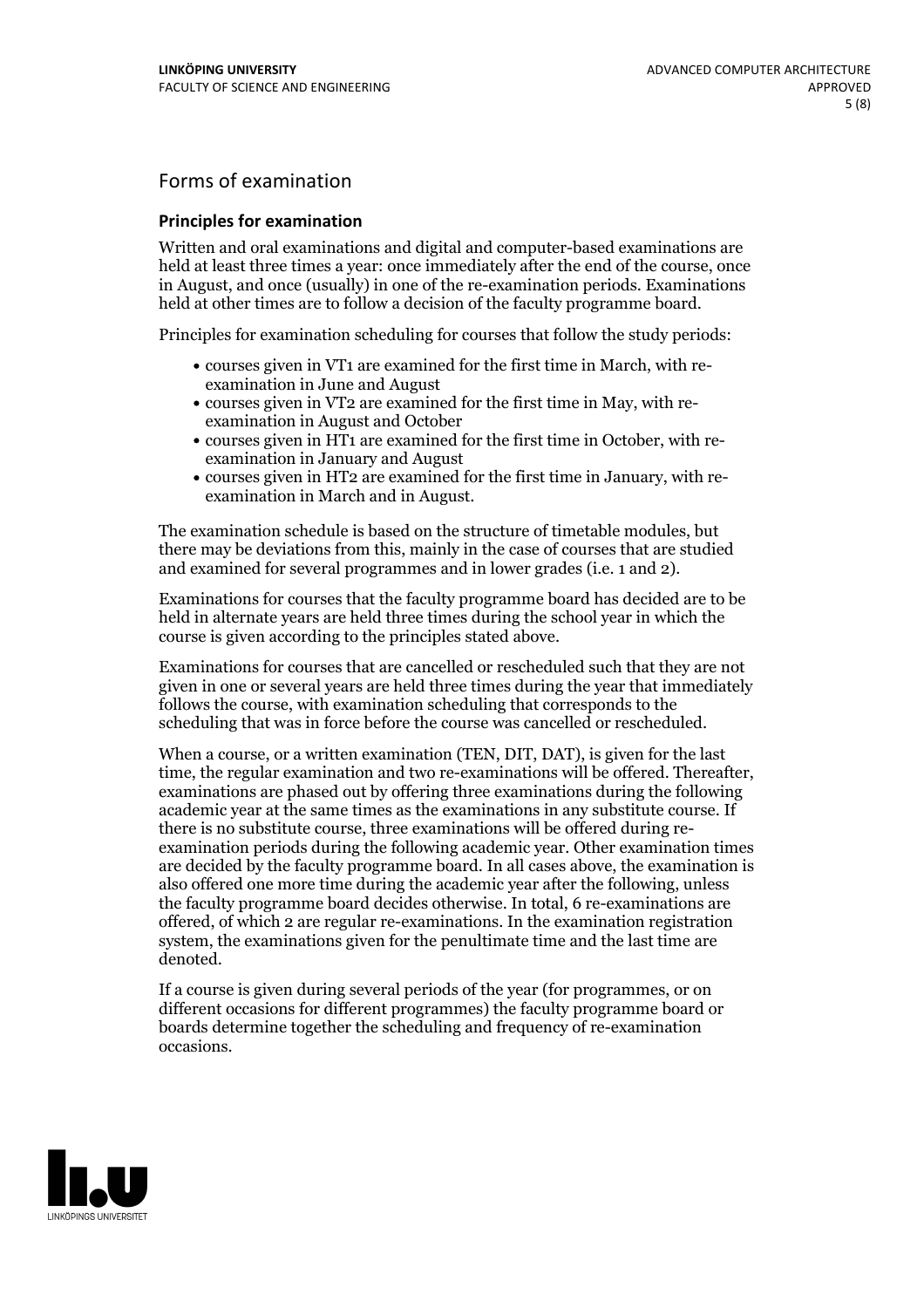### **Retakes of other forms of examination**

Regulations concerning retakes of other forms of examination than written examinations and digital and computer-based examinations are given in the LiU guidelines for examinations and examiners, [http://styrdokument.liu.se/Regelsamling/VisaBeslut/917592.](http://styrdokument.liu.se/Regelsamling/VisaBeslut/917592)

#### **Course closure**

For Decision on Routines for Administration of the Discontinuation of Educational Programs, Freestanding Courses and Courses in Programs, see DNR LiU-2021-04782. After a decision on closure and after the end of the discontinuation period, the students are referred to a replacement course (or similar) according to information in the course syllabus or programme syllabus. If a student has passed some part/parts of a closed program course but not all, and there is an at least partially replacing course, an assessment of crediting can be made. Any crediting of course components is made by the examiner.

### **Registration for examination**

In order to take an written, digital or computer-based examination, registration in advance is mandatory, see decision in the university's rule book [https://styrdokument.liu.se/Regelsamling/VisaBeslut/622682.](https://styrdokument.liu.se/Regelsamling/VisaBeslut/622682) An unregistered student can thus not be offered a place. The registration is done at the Student Portal or in the LiU-app during the registration period. The registration period opens 30 days before the date of the examination and closes 10 days before the date of the examination. Candidates are informed of the location of the examination by email, four days in advance.

### **Code of conduct for students during examinations**

Details are given in a decision in the university's rule book: <http://styrdokument.liu.se/Regelsamling/VisaBeslut/622682>.

#### **Retakes for higher grade**

Students at the Institute of Technology at LiU have the right to retake written examinations and digital and computer-based examinations in an attempt to achieve a higher grade. This is valid for all examination components with code "TEN", "DIT" and "DAT". The same right may not be exercised for other examination components, unless otherwise specified in the course syllabus.

A retake is not possible on courses that are included in an issued degree diploma.

#### **Grades**

The grades that are preferably to be used are Fail (U), Pass (3), Pass not without distinction  $(4)$  and Pass with distinction  $(5)$ .

- Grades U, 3, 4, 5 are to be awarded for courses that have written or digital examinations.<br>• Grades Fail (U) and Pass (G) may be awarded for courses with a large
- degree of practical components such as laboratory work, project work and

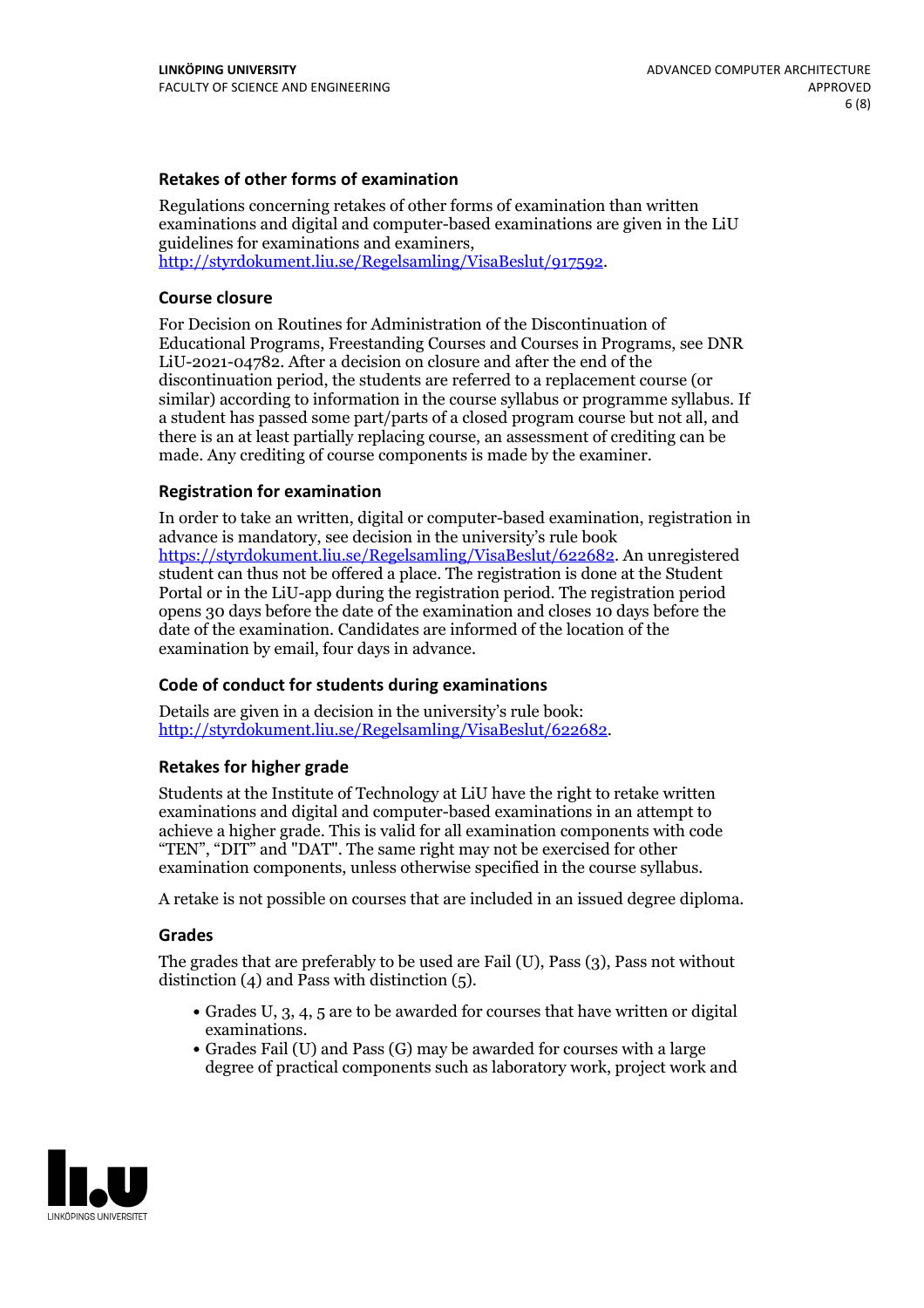group work.<br>• Grades Fail (U) and Pass (G) are to be used for degree projects and other independent work.

#### **Examination components**

The following examination components and associated module codes are used at the Faculty of Science and Engineering:

- Grades U, 3, 4, 5 are to be awarded for written examinations (TEN) and
- digital examinations (DIT).<br>• Examination components for which the grades Fail (U) and Pass (G) may be awarded are laboratory work (LAB), project work (PRA), preparatory written examination (KTR), digital preparatory written examination (DIK), oral examination (MUN), computer-based examination (DAT), home
- assignment (HEM), and assignment (UPG).<br>• Students receive grades either Fail (U) or Pass (G) for other examination components in which the examination criteria are satisfied principally through active attendance such as tutorial group (BAS) or examination item
- (MOM).<br>• Grades Fail (U) and Pass (G) are to be used for the examination components Opposition (OPPO) and Attendance at thesis presentation (AUSK) (i.e. part of the degree project).

In general, the following applies:

- 
- Mandatory course components must be scored and given <sup>a</sup> module code. Examination components that are not scored, cannot be mandatory. Hence, it is voluntary to participate in these examinations, and the voluntariness must be clearly stated. Additionally, if there are any associated conditions to
- the examination component, these must be clearly stated as well.<br>• For courses with more than one examination component with grades U,3,4,5, it shall be clearly stated how the final grade is weighted.

For mandatory components, the following applies (in accordance with the LiU Guidelines for education and examination for first-cycle and second-cycle education at Linköping University,<br>[http://styrdokument.liu.se/Regelsamling/VisaBeslut/917592\)](http://styrdokument.liu.se/Regelsamling/VisaBeslut/917592):

If special circumstances prevail, and if it is possible with consideration of the nature of the compulsory component, the examiner may decide to replace the compulsory component with another equivalent component.

For possibilities to alternative forms of examinations, the following applies (in accordance with the LiU Guidelines for education and examination for first-cycle [http://styrdokument.liu.se/Regelsamling/VisaBeslut/917592\)](http://styrdokument.liu.se/Regelsamling/VisaBeslut/917592):

If the LiU coordinator for students with disabilities has granted a student the right to an adapted examination for a written examination in an examination hall, the student has the right to it.